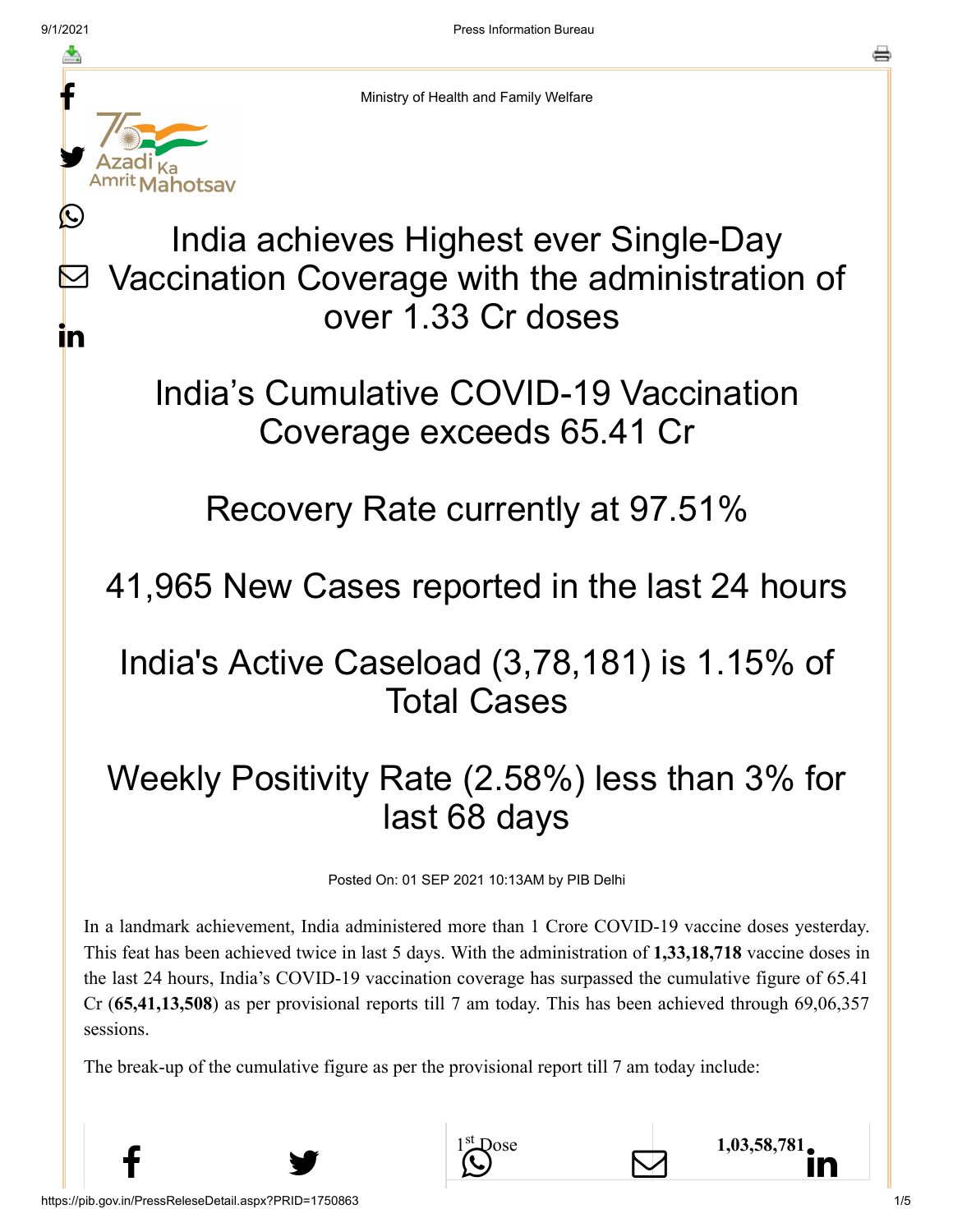Press Information Bureau

| <b>HCWs</b><br>f                                  | $2nd$ Dose           | 83,94,433    |
|---------------------------------------------------|----------------------|--------------|
|                                                   | 1 <sup>st</sup> Dose | 1,83,24,133  |
| <b>FLWs</b><br>$\bigcirc$                         | $2nd$ Dose           | 1,32,40,353  |
|                                                   | 1 <sup>st</sup> Dose | 25,49,87,186 |
| $\color{red} \sum$<br>Age Group 18-44 years<br>in | $2nd$ Dose           | 2,87,15,564  |
|                                                   | 1 <sup>st</sup> Dose | 13,21,30,747 |
| Age Group 45-59 years                             | $2nd$ Dose           | 5,51,36,560  |
|                                                   | $1st$ Dose           | 8,75,30,680  |
| Over 60 years                                     | $2nd$ Dose           | 4,52,95,071  |
| Total                                             |                      | 65,41,13,508 |

The Union Government is committed to accelerating the pace and expanding the scope of COVID-19 vaccination throughout the country.

The recovery of **33,964** patients in the last 24 hours has increased the cumulative tally of recovered patients (since the beginning of the pandemic) to **3,19,93,644.**

 $f$   $\rightarrow$   $\circ$   $\quad \circ$  in

Consequently, India's recovery rate stands at **97.51%**.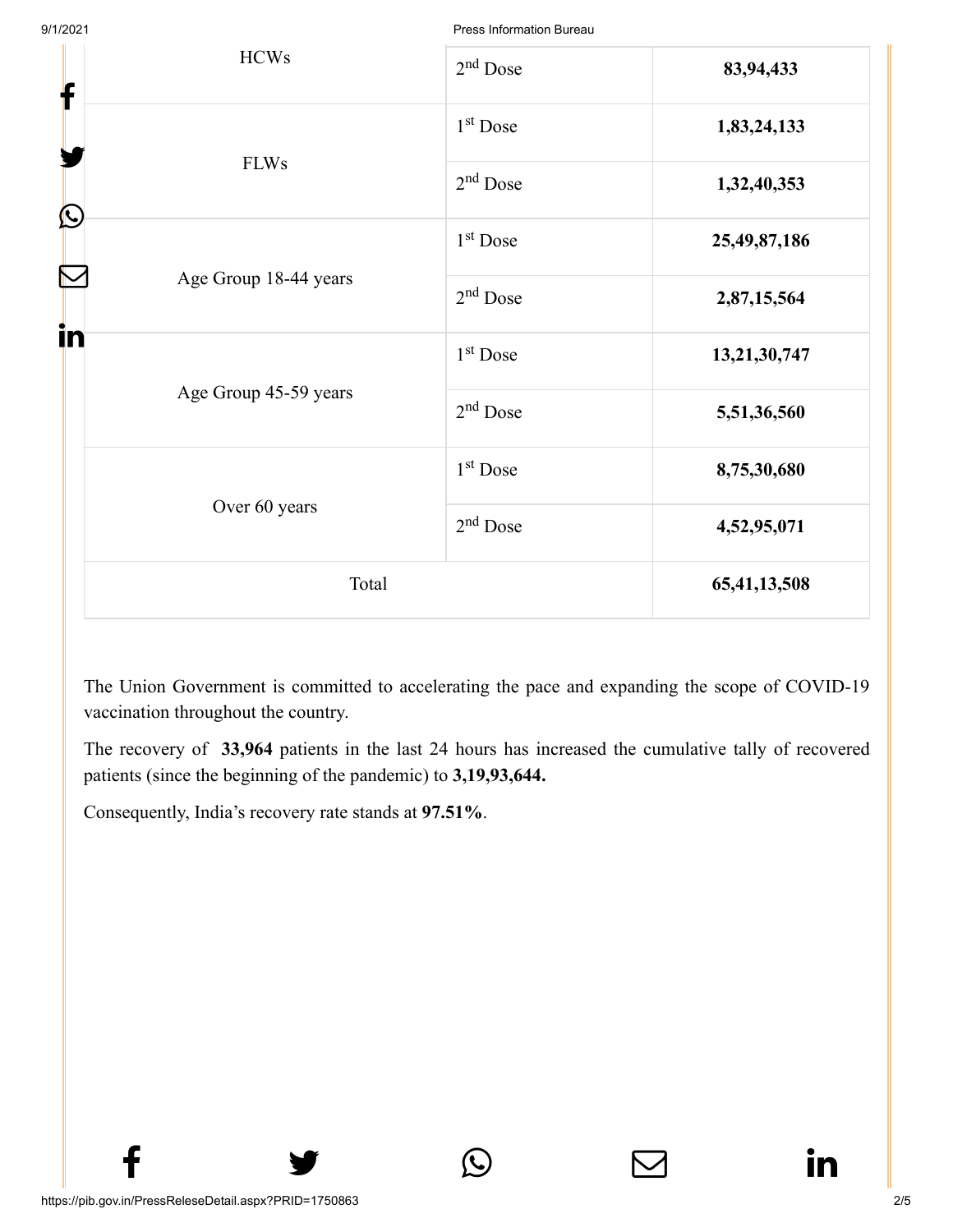9/1/2021 Press Information Bureau



Sustained and collaborative efforts by the Centre and the States/UTs continue the trend of less than 50,000 Daily New Cases that is being reported for 66 consecutive days now.

41,965 new cases were reported in the last 24 hours.



The Active Caseload is presently **3,78,181.** Active cases presently constitute **1.15%** of the country's total Positive Cases.

 $f$   $\rightarrow$   $\circ$   $\quad \circ$  in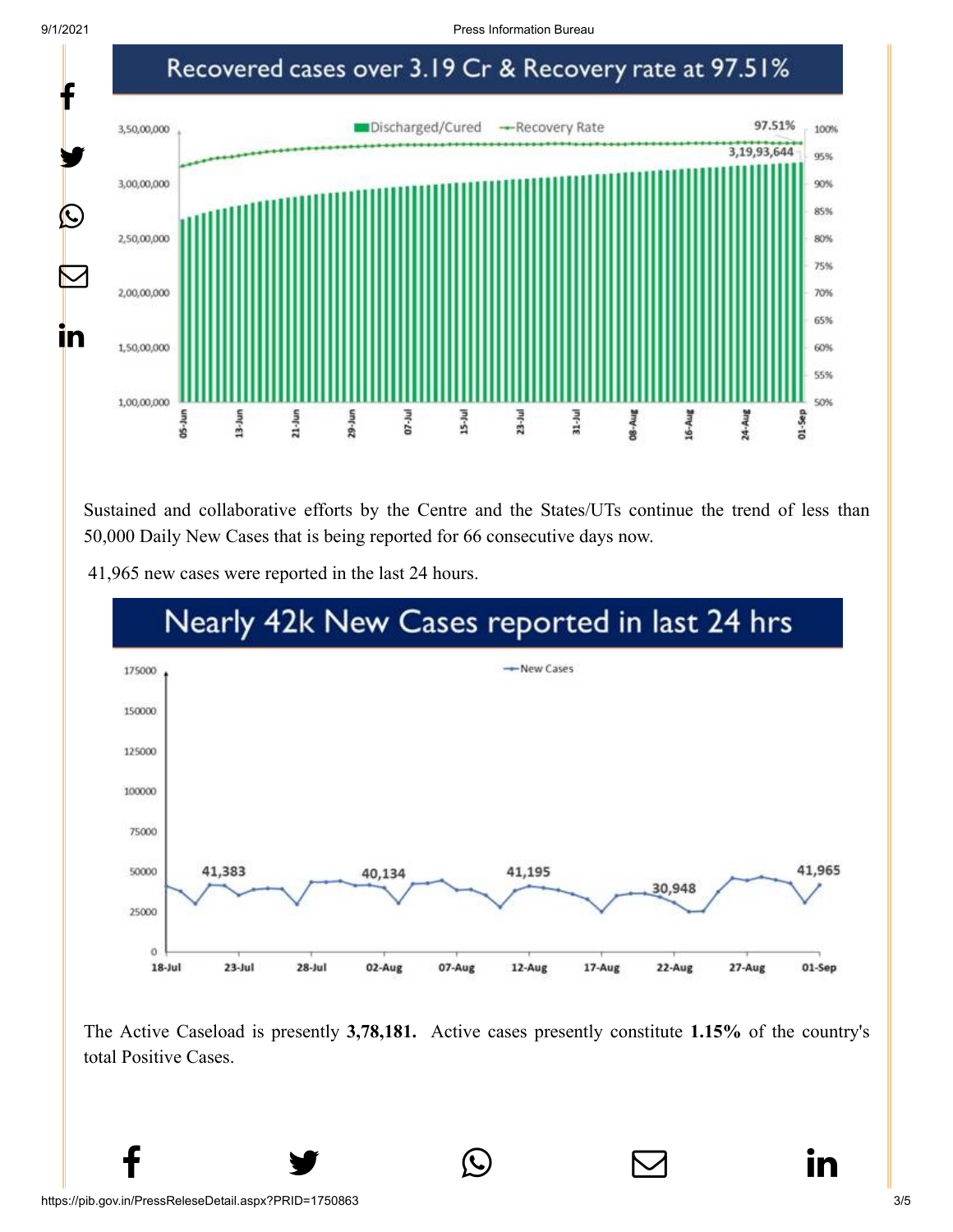

The testing capacity across the country continues to be expanded. The last 24 hours saw a total of 16,06,785 tests being conducted. India has so far conducted over **52.31 Cr (52,31,84,293**) cumulative tests.

While testing capacity has been enhanced across the country, **Weekly Positivity Rate at 2.58% remains less than 3% for the last 68 days now.** The **Daily Positivity rate stands at 2.61%.** The daily Positivity rate has remained below 5% for 86 consecutive days now.